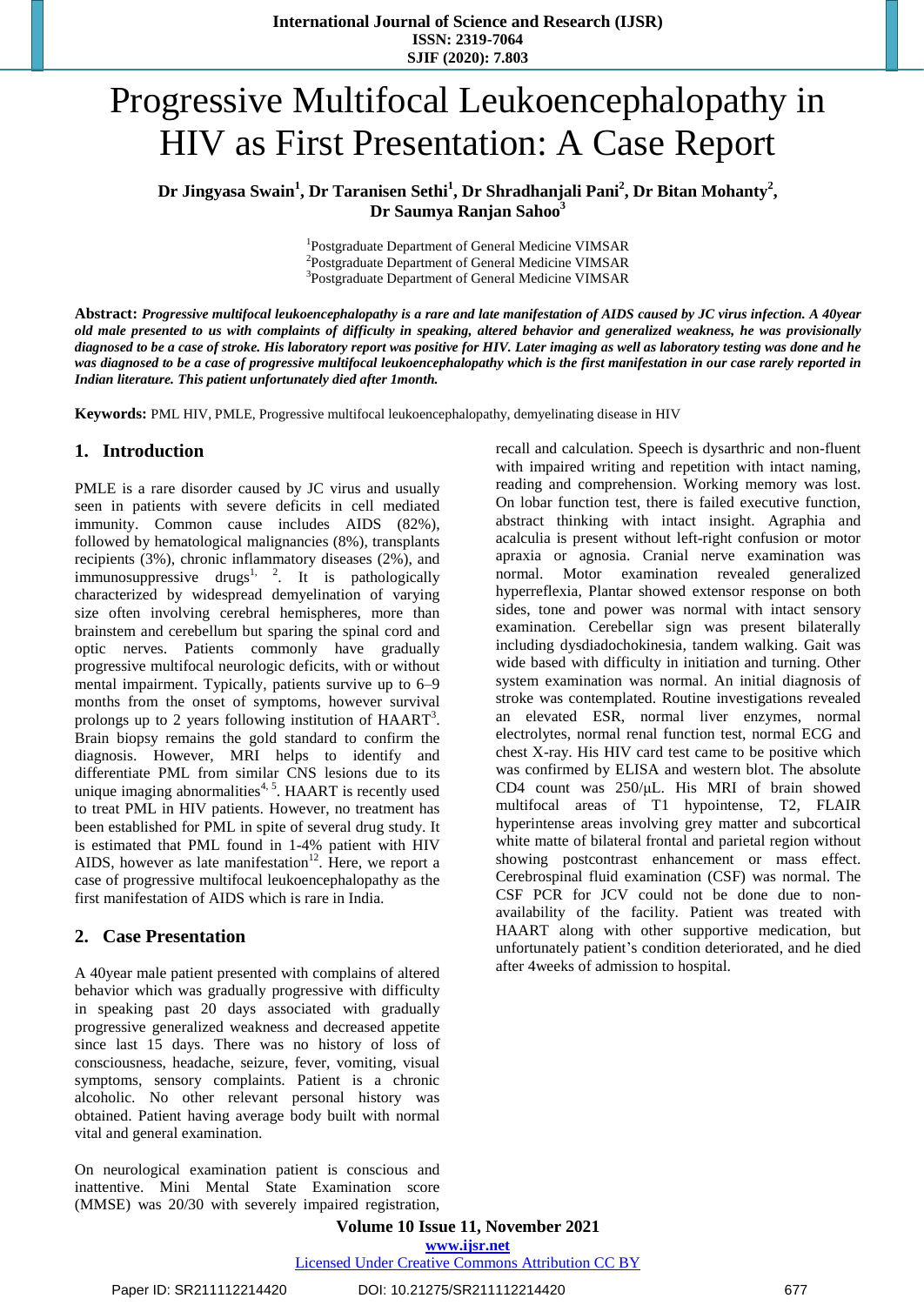#### **International Journal of Science and Research (IJSR) ISSN: 2319-7064 SJIF (2020): 7.803**



| Agela<br><b>Accession Number: DR.P.C KARUA</b><br><b>Referring Physician</b><br>Study Date 05-Feb-2021<br>PROTOCOL:<br>· Sagittal T1 | <b>MRI BRAIN (PLAIN+CONTRAST)</b>                            | Sex M<br>Modality:MR<br>Study:MRI OF BRAIN+CONTRAST                                                                                                                                |
|--------------------------------------------------------------------------------------------------------------------------------------|--------------------------------------------------------------|------------------------------------------------------------------------------------------------------------------------------------------------------------------------------------|
|                                                                                                                                      |                                                              |                                                                                                                                                                                    |
|                                                                                                                                      |                                                              |                                                                                                                                                                                    |
|                                                                                                                                      |                                                              |                                                                                                                                                                                    |
|                                                                                                                                      |                                                              |                                                                                                                                                                                    |
|                                                                                                                                      |                                                              |                                                                                                                                                                                    |
|                                                                                                                                      |                                                              |                                                                                                                                                                                    |
| · Coronal T2<br>$-$ TI FS $C+$                                                                                                       | · Axial T1, T2, FLAIR, GRE, DWI                              |                                                                                                                                                                                    |
|                                                                                                                                      |                                                              | CLINICAL BRIEF: CO SUBCONSCIOUS MENTAL STATUS AND IRRELEVENT HO ARNOLE BEHAVIOUR SINCE 15.20 DAYS AND PTB 2 YRS BACK 6<br>MONTHS ATT COMPLETED AND RT CHEEK POST OP. I MONTH BACK. |
| <b>OBSERVATION:</b>                                                                                                                  |                                                              |                                                                                                                                                                                    |
| arcas of diffusion restriction noted.                                                                                                |                                                              | matter and subcortical white matter of bilateral frontal parietal regions showing no<br>obvious postcontrast enhancement and causing no obvious mass-effect. Few eccentric         |
|                                                                                                                                      | Rest of cerebral hemispheres show normal signal intensity,   |                                                                                                                                                                                    |
| The ventricular system appears normal.                                                                                               |                                                              |                                                                                                                                                                                    |
|                                                                                                                                      |                                                              | The posterior fossa shows normal cerebellum. Both the C.P angles are clear.                                                                                                        |
|                                                                                                                                      | The medulla, pons and midbrain show normal signal intensity. |                                                                                                                                                                                    |
| The basal eisterns are normal.                                                                                                       |                                                              |                                                                                                                                                                                    |
| No midline shift is noted.                                                                                                           |                                                              |                                                                                                                                                                                    |
|                                                                                                                                      | The pitutury gland and optic chiasm appear normal,           |                                                                                                                                                                                    |
| Both orbits appear grossly normal.                                                                                                   |                                                              |                                                                                                                                                                                    |
|                                                                                                                                      |                                                              | No abnormal post-contrast enhancement is seen in brain parenchyma.                                                                                                                 |

| <b>Patient Name</b><br>Modality: MR<br>Study:MRI OF BRAIN+CONTRAST<br>Above findings Likely S/0 Demyclination actiology<br>- Progressive Multifocal Leukoencephalopathy as differential (Needs to know                                                                                                                             |
|------------------------------------------------------------------------------------------------------------------------------------------------------------------------------------------------------------------------------------------------------------------------------------------------------------------------------------|
|                                                                                                                                                                                                                                                                                                                                    |
|                                                                                                                                                                                                                                                                                                                                    |
|                                                                                                                                                                                                                                                                                                                                    |
|                                                                                                                                                                                                                                                                                                                                    |
|                                                                                                                                                                                                                                                                                                                                    |
|                                                                                                                                                                                                                                                                                                                                    |
|                                                                                                                                                                                                                                                                                                                                    |
|                                                                                                                                                                                                                                                                                                                                    |
|                                                                                                                                                                                                                                                                                                                                    |
|                                                                                                                                                                                                                                                                                                                                    |
| Disclature: Report is done by relevations of the the funger accuracy for PACS (picture archiving and<br>communication system) and this report is not meant for modicologal partner. Investigations have their<br>fundations. Softlar<br>in correlation to clinical symptoms and other related tests. Please interpret accordingly. |
|                                                                                                                                                                                                                                                                                                                                    |
|                                                                                                                                                                                                                                                                                                                                    |
|                                                                                                                                                                                                                                                                                                                                    |
|                                                                                                                                                                                                                                                                                                                                    |
|                                                                                                                                                                                                                                                                                                                                    |
|                                                                                                                                                                                                                                                                                                                                    |
|                                                                                                                                                                                                                                                                                                                                    |
|                                                                                                                                                                                                                                                                                                                                    |
|                                                                                                                                                                                                                                                                                                                                    |
|                                                                                                                                                                                                                                                                                                                                    |
|                                                                                                                                                                                                                                                                                                                                    |
|                                                                                                                                                                                                                                                                                                                                    |
|                                                                                                                                                                                                                                                                                                                                    |
|                                                                                                                                                                                                                                                                                                                                    |
|                                                                                                                                                                                                                                                                                                                                    |
|                                                                                                                                                                                                                                                                                                                                    |
|                                                                                                                                                                                                                                                                                                                                    |

#### **3. Discussion**

Progressive multifocal leukoencephalopathy (PML) is a demyelinating disease which usually affects the white matter in which infection of astrocytes and oligodendrocyte occurs in forms of lysis $8, 9$ . This is first observed clinically by Adams in 1952, was described morphologically in 1958 by Åstrom and coworkers, and then with a larger body of material by Richardson in 1961. Infection by JCV (John Cunningham virus) is the causative agent of PML. It is assumed to be dormant in the bone marrow or kidney and active replication occurs when immunocompromised state transpires<sup>13</sup>. Through surface receptor virus enters into oligodendrocytes results in enlargement of nuclei of oligodendrocytes and contain abnormal viral inclusion. Leads to cell destruction and resulting in demyelination.

Progressive multifocal leukoencephalopathy is the result of the reactivation of a latent infection rather than of initial infection<sup>7</sup>. PML lesions mostly occur in the subcortical white matter with both hemispheres being affected, the parieto-occipital region being the most common location<sup>10</sup>. Lesions also occur in the cerebellum, brain stem, thalamus and in the spinal cord.

Manifestations of the disease includes motor weakness, appendicular ataxia and visual symptoms, altered mental status. Lesions of white matter that corresponds to significant cortical areas sometimes manifests symptoms of a cortical disorder (e. g., agnosia, aphasia)<sup>11</sup>. Seizures can be present in 18% of patients with PML affecting grey matter cortical area<sup>11</sup>.

Although diagnosis of PML confirmed by brain biopsy, neuroimaging (MRI or CT scans) of brain can suggest the presence PML lesions in the brain<sup>3, 4</sup>. MRI scan depicts multifocal areas of T1 hypointense, T2, FLAIR hyperintense lesions involving grey matter and subcortical white matte of bilateral frontal and parietal region without showing postcontrast enhancement or mass effect was

## **Volume 10 Issue 11, November 2021 www.ijsr.net**

Licensed Under Creative Commons Attribution CC BY